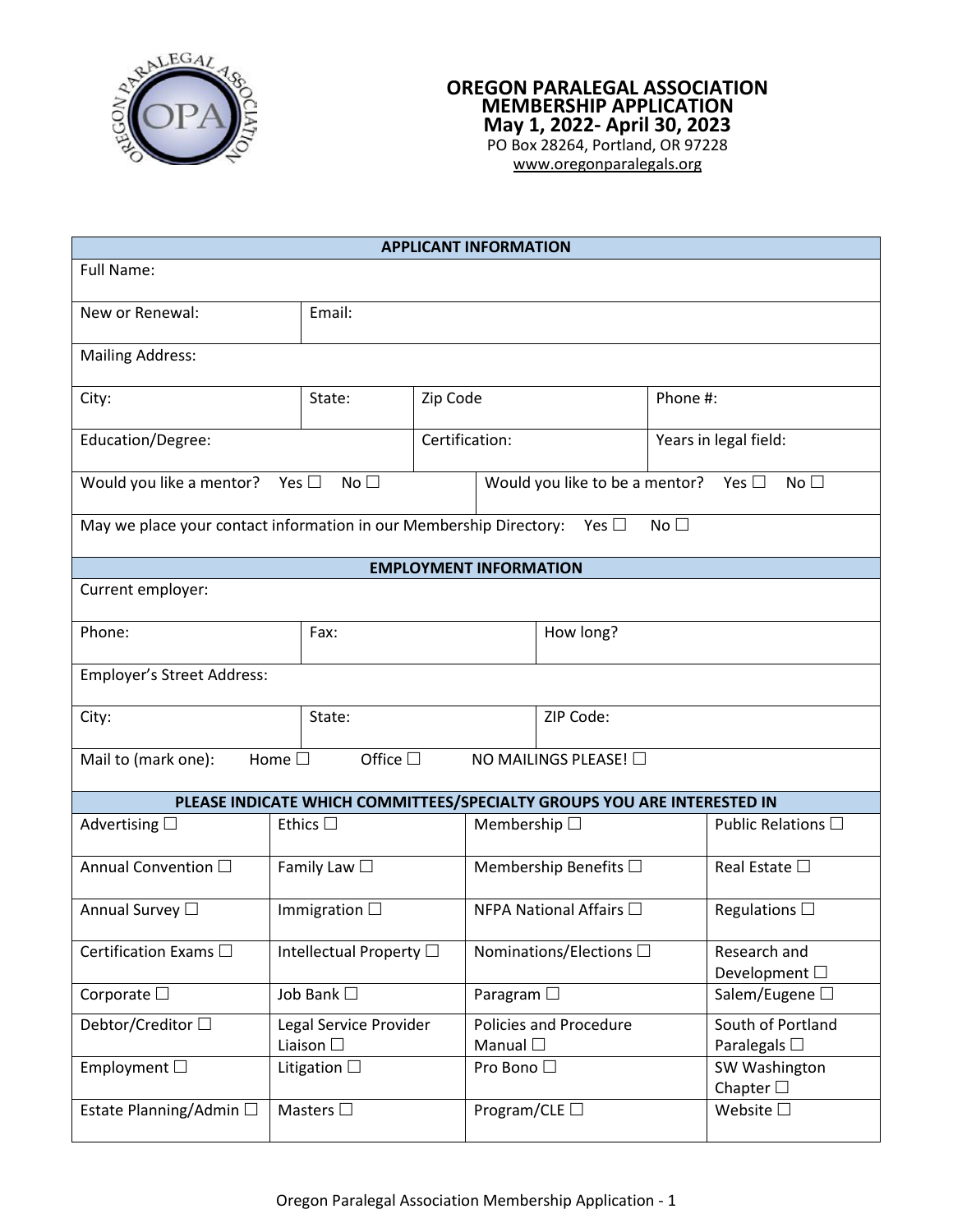| <b>OPA MEMBERSHIP DUES</b>                                                                                                                                                                                                                                                                                                                                                                                                                                                                                                                                                                                                                      |          |                                                           |          |
|-------------------------------------------------------------------------------------------------------------------------------------------------------------------------------------------------------------------------------------------------------------------------------------------------------------------------------------------------------------------------------------------------------------------------------------------------------------------------------------------------------------------------------------------------------------------------------------------------------------------------------------------------|----------|-----------------------------------------------------------|----------|
| May 1, 2022- April 30, 2023 (full year)                                                                                                                                                                                                                                                                                                                                                                                                                                                                                                                                                                                                         |          | November 1, 2022- April 30, 2023 (partial year,           |          |
| Regular $\square$                                                                                                                                                                                                                                                                                                                                                                                                                                                                                                                                                                                                                               | \$90.00  | fees include full year of NFPA dues)<br>Regular $\square$ | \$67.50  |
| Public Sector □                                                                                                                                                                                                                                                                                                                                                                                                                                                                                                                                                                                                                                 | \$60.00  | Public Sector □                                           | \$52.50  |
| Associate □                                                                                                                                                                                                                                                                                                                                                                                                                                                                                                                                                                                                                                     | \$50.00  | Associate □                                               | \$47.50  |
|                                                                                                                                                                                                                                                                                                                                                                                                                                                                                                                                                                                                                                                 |          |                                                           |          |
| Student □                                                                                                                                                                                                                                                                                                                                                                                                                                                                                                                                                                                                                                       | \$45.00  | Student □                                                 | \$42.50  |
| Emeritus $\Box$                                                                                                                                                                                                                                                                                                                                                                                                                                                                                                                                                                                                                                 | \$30.00  | Emeritus $\square$                                        | \$30.00  |
| Sustaining $\square$                                                                                                                                                                                                                                                                                                                                                                                                                                                                                                                                                                                                                            | \$165.00 | Sustaining $\square$                                      | \$100.00 |
| To see which Membership category you qualify for please see the Membership Categories described below.<br><b>ATTESTATION</b>                                                                                                                                                                                                                                                                                                                                                                                                                                                                                                                    |          |                                                           |          |
| (as described herein under the Membership categories)                                                                                                                                                                                                                                                                                                                                                                                                                                                                                                                                                                                           |          |                                                           |          |
| □ I am a practicing paralegal as described herein and hereby apply for REGULAR membership for the length noted above.                                                                                                                                                                                                                                                                                                                                                                                                                                                                                                                           |          |                                                           |          |
| $\Box$ I am a practicing paralegal for a government entity and hereby apply for PUBLIC SECTOR membership for the length noted above.                                                                                                                                                                                                                                                                                                                                                                                                                                                                                                            |          |                                                           |          |
| $\Box$ I am not a practicing paralegal as described herein and hereby apply for ASSOCIATE membership for the length noted above.                                                                                                                                                                                                                                                                                                                                                                                                                                                                                                                |          |                                                           |          |
| $\Box$ I am not a practicing paralegal, but currently enrolled as a student in a paralegal training program and hereby apply for STUDENT<br>membership for the length noted above. Name of School:                                                                                                                                                                                                                                                                                                                                                                                                                                              |          |                                                           |          |
| $\Box$ I am not a practicing paralegal as described herein and hereby apply for <b>EMERITUS</b> membership for the length noted above.                                                                                                                                                                                                                                                                                                                                                                                                                                                                                                          |          |                                                           |          |
| $\Box$ I am not a practicing paralegal as described herein, and hereby apply for SUSTAINING membership for the length noted above.                                                                                                                                                                                                                                                                                                                                                                                                                                                                                                              |          |                                                           |          |
| <b>MEMBERSHIP CATEGORIES</b><br>REGULAR: Designated for applicants applying for membership and currently a practicing paralegal under the supervision of an                                                                                                                                                                                                                                                                                                                                                                                                                                                                                     |          |                                                           |          |
| attorney. Regular members upon approval of membership application are voting members of OPA.                                                                                                                                                                                                                                                                                                                                                                                                                                                                                                                                                    |          |                                                           |          |
| PUBLIC SECTOR: Designated for applicants applying for membership and currently a practicing paralegal under the supervision of an<br>attorney and who are employed by an agency, clinic or office that provides services primarily in the public interest or to low-income<br>and/or indigent clients. Public Sector members upon approval of membership application are voting members of OPA.                                                                                                                                                                                                                                                 |          |                                                           |          |
| ASSOCIATE: Designated for applicants applying for membership and currently NOT a practicing paralegal under the supervision of an<br>attorney, but who have been in the past, are graduates of a paralegal training program, and/or interested in becoming a paralegal<br>and do not qualify for regular or public sector membership. Legal document preparers not under the direct supervision of an attorney<br>do not qualify for an associate membership. Associate members upon approval of membership application are considered non-voting<br>members.                                                                                   |          |                                                           |          |
| STUDENT: Designated for applicants applying for membership who are enrolled in a paralegal program and considered full-time or<br>part-time students, as defined by the education program in which they are enrolled. Student members upon approval of membership<br>application, are non-voting members of OPA and are not eligible to hold elective office (except for Associate Representative) or to<br>chair a committee.                                                                                                                                                                                                                  |          |                                                           |          |
| EMERITUS: Designated for applicants applying for membership who are currently NOT a practicing paralegal but have been regular,<br>public sector or associate members in the past and have been members of OPA in good standing for at least the previous 3 years.<br>Eligibility for members applying for Emeritus status is granted upon the applicant retiring from the practice of the paralegal<br>profession at the age of 55 years or older, or any age due to a health issue that prevents the individual from continuing to work as a<br>paralegal. Upon approval of membership applications, Emeritus members are non-voting members. |          |                                                           |          |
| SUSTAINING: Designated for applicants applying for membership who are associated with a law firm, organization, institution, or any<br>other entity interested in supporting the purposes and goals of the paralegal profession and OPA. Sustaining members upon approval<br>of membership applications are non-voting members of OPA and are NOT eligible to hold elective office. The company or entity that<br>has applied for membership and is current on membership dues, will be posted on the OPA website and have access to the NFPA<br>membership granted to all other membership categories.                                         |          |                                                           |          |